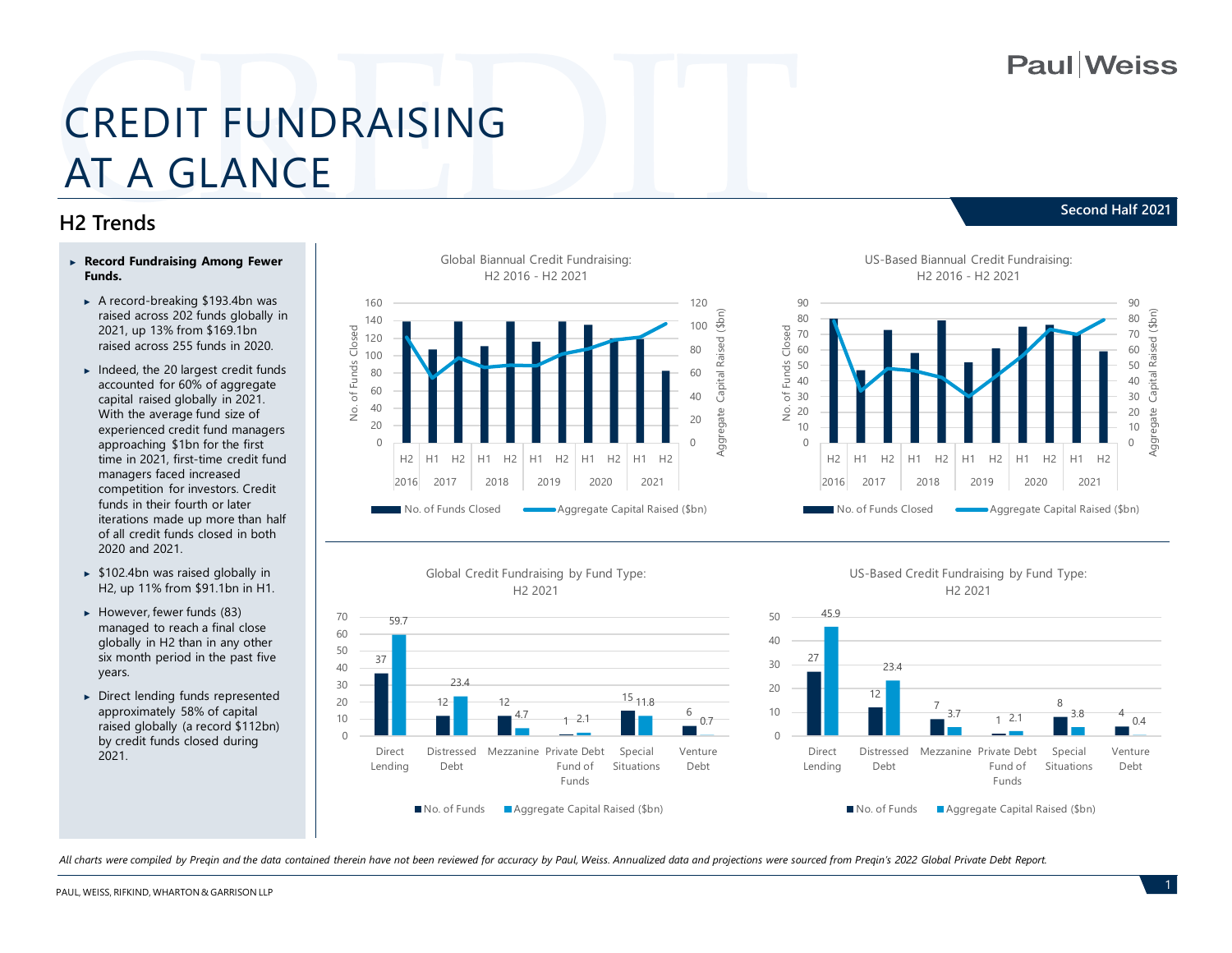## **Paul**Weiss

#### Credit Fundraising at a Glance

### **Second Half 2021 H2 Trends**

- ► *Funds in Market.* A record number of credit funds (712) were fundraising globally in H2, an 8% increase from H1, resulting in the most funds in the market at any time over the last five years. Aggregate capital targeted in H2 was a record-breaking \$320bn, up 8% from H1.
- ► *AUM*.
	- ► Global credit fund AUM reached an all-time high of \$1.187tn at the end of H1. This means that the credit market, as measured in AUM, has more than doubled over the last five years, from \$572.9 at the end of 2016.
	- ► Direct lending and distressed debt funds made up approximately 65% of credit fund AUM.
	- ► Global credit fund AUM is predicted to reach \$1.21tn by year end 2021.
- ► *Dry Powder*. Similarly, global dry powder reached an all-time high of \$385.7bn at the end of H1. However, dry powder as a proportion of AUM declined slightly from 35% at the end of 2020 to 32% at the end of H1 2021, indicating that credit funds have been able to put capital to work in investments.







US-Based Biannual Credit Funds in Market: H2 2016 - H2 2021





US-Based Biannual Credit AUM: H2 2016 - H1 2021